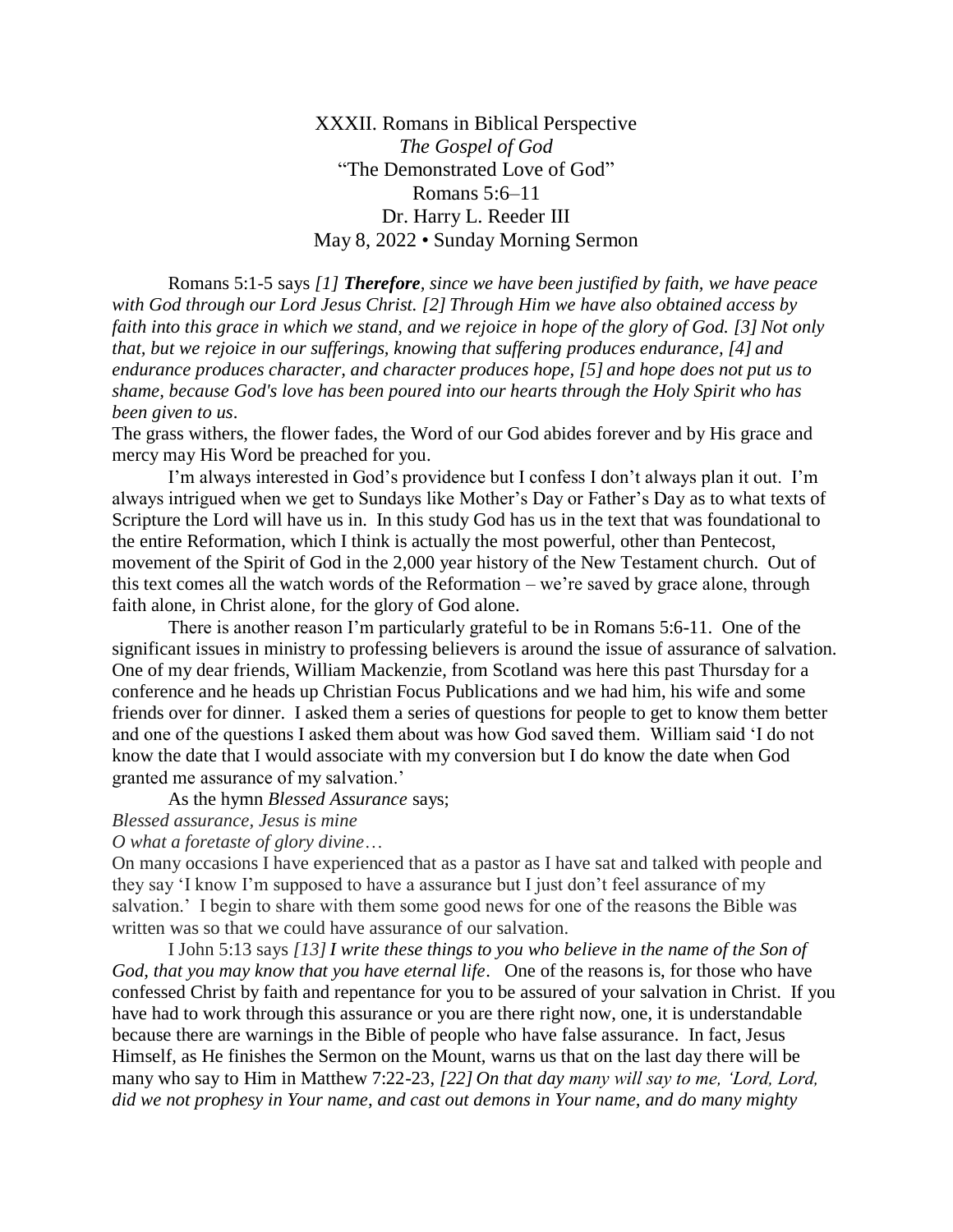*works in Your name?' [23] And then will I declare to them, 'I never knew you; depart from Me, you workers of lawlessness.'* Their assurance was on what they did but not on Him and what He did and it will be shown on that Day.

Paul says in II Corinthians 13:5, *[5] Examine yourselves, to see whether you are in the faith. Test yourselves. Or do you not realize this about yourselves, that Jesus Christ is in you? unless indeed you fail to meet the test*! It is perfectly appropriate for you to examine yourself in terms of your assurance of your saving faith but the assurance of your salvation rests solely on Christ alone. You are joined to Christ by faith and faith has evidences so the Bible calls us to examine ourselves to see whether we are in the faith, not whether you have done good enough to be saved. What we do are the evidences of our faith and therefore the evidence of our Savior at work within us. They are not contributory to our salvation therefore the assurance of our salvation doesn't come from what we do, but it comes from the love of God in Christ and what He did – that alone is the assurance of our salvation.

It is appropriate to examine whether you have the evidences of saving faith because saving faith is what connects me to Christ but that doesn't assure me of my salvation – it assures me of my saving faith. Christ is the assurance of my salvation – the love of God in Christ – who He is and what He did – that alone. I want to now show you this from this text of Scripture in Romans 5. Be on the alert for a couple of words/phrases that Paul uses. Paul inspired by the Holy Spirit is a linear thinker and he builds words, paragraphs and sentences, one upon the other. He uses words like therefore and for which applies to the previous verses.

Let's go back to Romans 5:1 which says *[1] Therefore, since we have been justified by faith, we have peace with God through our Lord Jesus Christ.* The words in bold give us assurance. It doesn't say 'therefore having the possibility of being justified…' God's people have been justified by faith. Romans 5:1 goes back to the previous verse because chapter divisions weren't added until later so the previous verses of Romans 4:24-25 says *[24] It will be counted to us who believe in him who raised from the dead Jesus our Lord, [25] who was delivered up for our trespasses and raised for our justification*. We can only be declared innocent before God through Christ who took away our sins at the cross where He said 'It is finished.' Three days later the Father says 'Amen' when He raised Him from the dead. Therefore, when I am joined to that Christ my confidence is in what He did at the cross and through His resurrection.

Then in Romans 5:1-5 after having been justified by faith Paul labels five glorious legacy blessings for the saved and justified. One, is we have peace with God (Romans 5:1). We have the peace of God and peace with God. We are born at enmity with Christ but in Christ we are justified, innocent and we have peace with God.

A second legacy blessing is we have obtained access by faith into this grace in which we stand (Romans 5:2). We stand before Him and we stand in Him. In this world we stand for Him. We have access to Him at any time, any place and any moment.

The third legacy blessing is we rejoice in hope of the glory of God (Romans 5:2). One of the main ways this is evidenced is through the priority and privilege of the Lord's Day worship and then carrying the hope of God into every arena of life. I Corinthians 10:31 says *[31] So, whether you eat or drink, or whatever you do, do all to the glory of God*. Glory, praise and worship to God is the very heartbeat of our life.

The fourth legacy blessing is *[3] Not only that, but we rejoice in our sufferings, knowing that suffering produces endurance [4] and endurance produces character, and character produces hope, [5] and hope does not put us to shame…* (Romans 5:3-5a). We rejoice in our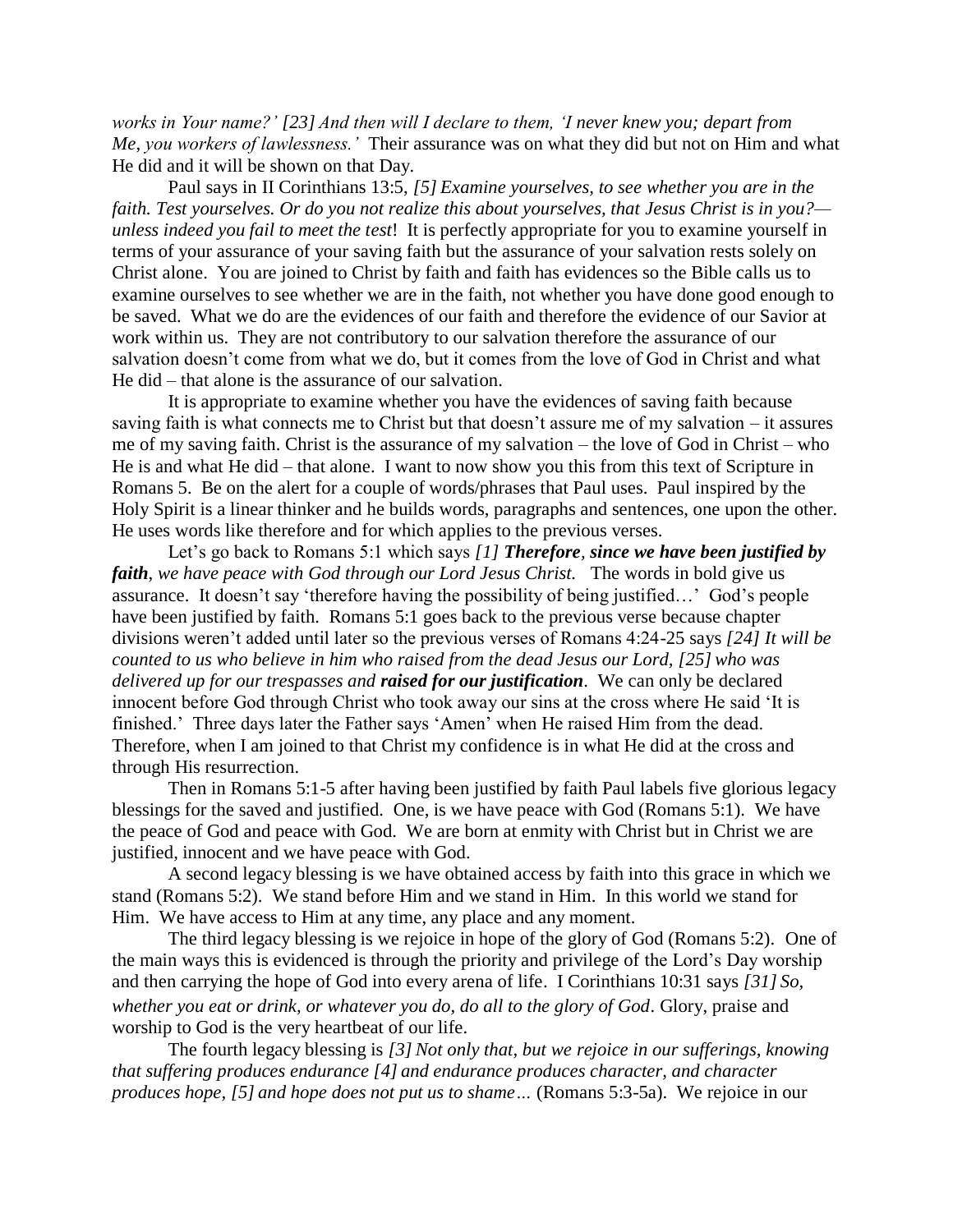sufferings. Whenever we suffer for Christ's sake in this world for the providences of God many times are hard but we end up rejoicing because we know God never promised us that all things are good but all things are working together for good. He is doing something in us, on us and through us, through the suffering that is burning out the dross in our life and He is giving us a platform to proclaim Him in the midst of our sufferings.

The fifth legacy blessing is you have the presence and power of the Spirit of God when it says because of that, God's love has been poured out into our hearts because of the Holy Spirit (Romans 5:5). We are faultless before His throne, we stand redeemed and accepted. He has sealed us with God's love. Now let's go to the text for this study, the next verse.

Romans 5:6-11 says *[6] For while we were still weak, at the right time Christ died for the ungodly. [7] For one will scarcely die for a righteous person—though perhaps for a good person one would dare even to die— [8] but God shows His love for us in that while we were still sinners, Christ died for us. [9] Since, therefore, we have now been justified by His blood, much more shall we be saved by Him from the wrath of God. [10] For if while we were enemies we were reconciled to God by the death of His Son, much more, now that we are reconciled, shall we be saved by His life. [11] More than that, we also rejoice in God through our Lord Jesus Christ, through whom we have now received reconciliation*.

I believe this text sets the nail of Christ's assurance of salvation. First of all, what do we find out about God's love? God's love has been poured out in my heart and it's the love that has been demonstrated by God when He gave His Son to die for us as sinners. There are five things we can learn about God's love from this text.

Number one, God's love is visible. It's active because God demonstrates His love. God shows His love. John 3:16 says *[16] For God so loved the world, that He gave His only Son, that whoever believes in Him should not perish but have eternal life*. God's love is not just esoteric, theoretical, conceptual but it's actual. It has been displayed in time and history. We hear of God's love every time we say the Apostles' Creed;

*I believe in God, the Father Almighty, maker of heaven and earth;*

*And in Jesus Christ his only Son, our Lord; who was conceived by the Holy Spirit,* (see the love of God humbling Himself) *born of the Virgin Mary, suffered under Pontius Pilate, was crucified, dead, and buried;\* he descended into hades, the third day he rose from the dead; he ascended into heaven, and sits at the right hand of God the Father Almighty; from there he shall come to judge the quick and the dead.*

*I believe in the Holy Spirit, the holy catholic\*\* church, the communion of saints, the forgiveness of sins, the resurrection of the body, and the life everlasting. Amen*.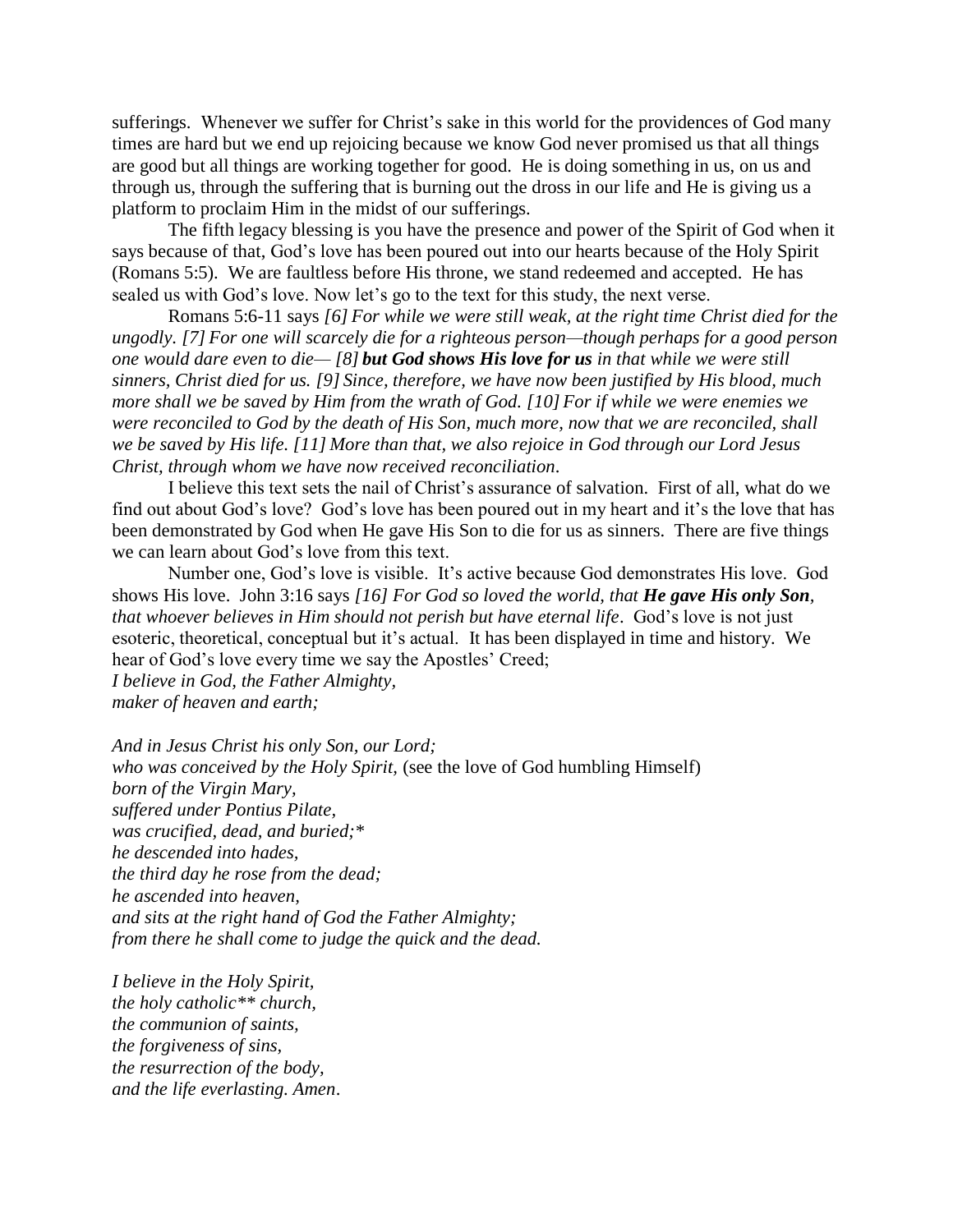The love of Christ has been demonstrated in time and space. This is not philosophical wonderings of abstract religion. This is the reality of the love of God that is visible and active.

Secondly, God's love is timely. *At the right time Christ died for the ungodly*… There are two Greek words for time in the Bible – chronos and Kairos. Chronos is the succession of moments – basically your watch. Kairos means the moment, the season, the right time. Have you ever wondered if God is going to show up on time in your life? He always does but many times we don't think it's the right time and that's where you have to trust Him. If you had been living in the days of Jesus you might have questioned if God was on the right time. How are they going to pay taxes and have a Baby? God was right on time. In the days of Caesar Augustus when it was tax season, the Scriptures will be fulfilled for the Savior will be born in Bethlehem. It didn't seem the best time to send Jesus for all were rejecting Him. Look at this power of Rome that will get in the way of everything. God's love is timely and true.

Thirdly, God's love is sacrificial and costly. God so loved…He gave His only Son. All those sacrifices in the Old Testament they were times pointing to what Christ would do on the cross for us.

Fourthly, not only did He die for us (sacrificially) but He died in the place of us. Therefore, He is dying for sinners, enemies, the ungodly, the helpless. In other words, His love is unmerited, undeserved, unsought. Does our great God – Father, Son and Holy Spirit – need you? No. Do you need Him? Yes. Did you seek Him? No, but He sought you, the unmerited undeserved love of God came to cleanse us from our sins, guilt and shame and clothe us with His perfect righteousness.

Fifthly, God's love is a vicarious and personal love. He takes our place at the cross. In other words, the death of God's judgment that was due to us He took upon Himself at the cross to drink the cup of the unmixed wrath of God that was due to us, so that we could have the cup of life that is unfathomable.

The best illustration I have of vicarious is a personal one. We were blessed with three children and the first child we had the way God intended for people to have children. My wife came to me and said 'My suitcase is packed and I'm ready to go to the hospital.' I don't remember the ride to the hospital that day but when we got there, I helped her out and got the suitcase and the nurse met me with that knowing little look saying 'Ok sir thank you, you may go to this room' as she sent me to the father's waiting room which is what God intended all along. Our firstborn arrived and went to see our baby girl through the nursery window because back then you were not allowed to hold them then. I went in and saw my wife, kissed her and she said 'I'm going to sleep' so I went home and came back the next day. Those were back in the days of sanity.

A couple of years later we had another child. By this time everyone is talking about how the father ought to participate in the birth of the child as if we are of some use in there. I never was able to attend the classes so when the time came for the delivery of our son, the nurse said to me 'you have to leave because you're not certified' because I had not been to the classes. So, when our third one came along, I was a student pastor and there were a lot of young couples in the church at that time so the pressure was on to go to Lamaze classes.

So, for our third child I went to all six of the Lamaze classes and learned to focus and breathe which was what I was supposed to help my wife with. So, I then stayed in at the birth of our third child. So, there I was telling my wife during the delivery to focus and breathe and she finally said to me 'will you just shut up' so I had to go to a class for my wife to tell me that? I remember this belt like device that was around her that was attached to this graph. Every time a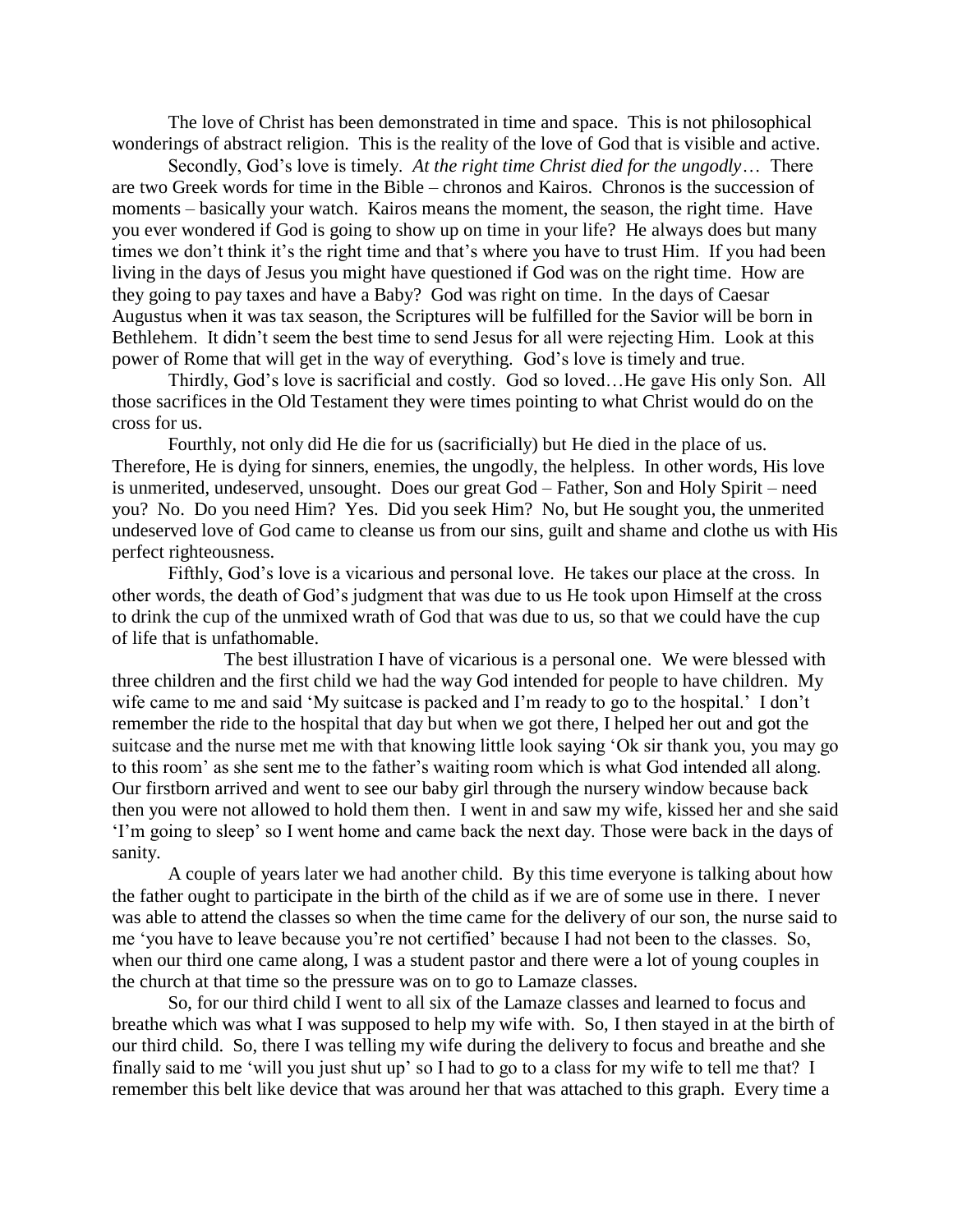contraction came that needle on the graph would start moving like crazy but before it did that there was always this 'blip' and as soon as the 'blip' came the needle would start moving. After about 30 minutes, I started to notice that every time the blip came, I noticed these pains in my stomach and the doctor told me those were vicarious because that is what you are doing to try and take the pain from your wife as I would try and take her place. I guess that's what it was for I loved her and wanted to take it from her but I couldn't.

As inadequate as that illustration is your God has loved you and the unendurable, unmixed wrath of God due to us for our cosmic rebellion against the Almighty who is holy, took our place that we might have everlasting life in Him. Do you see where your assurance is going now? What can my works add to that? Nothing. He is mine and I am His. This is what He has done out of His undeniable love for me. Who is it that partakes of this?

Who are the 'us'? The 'us' are His people. The Bible tells us that Jesus came to save His people from their sins. In the text we are described with five words. Romans 5:6 says *[6] For while we were still weak, at the right time Christ died for the ungodly.* The first two come from this verse. One, we are the helpless, the weak, those who are spiritually impotent.

Two, we are the ungodly. Romans 1:18 says *[18] For the wrath of God is revealed from heaven against all ungodliness and unrighteousness of men, who by their unrighteousness suppress the truth*. We don't get the wrath, why? It is because Jesus took our place, the place we should have been in.

We see the next two descriptions of us in Romans 5:8-10 which says *[8] but God shows His love for us in that while we were still sinners, Christ died for us. [9] Since, therefore, we have now been justified by His blood, much more shall we be saved by Him from the wrath of God. [10] For if while we were enemies we were reconciled to God by the death of His Son, much more, now that we are reconciled, shall we be saved by His life.*

Thirdly, we are sinners and fourthly we are His enemies. Fifthly, though which is amazing, we are His people, for because of what He has done we are justified, saved and reconciled. Matthew 1:21 says *[21] She will bear a Son, and you shall call His name Jesus, for He will save His people from their sins*. We are His people and what a glorious truth that is ours for we who are undeserving.

Paul found a way to emphasize something – five times in this Romans 5:6-11 text. For while we were still weak, at the right time Christ **died**. *For one will scarcely die for a righteous person—though perhaps for a good person one would dare even to die— but God shows His love for us in that while we were still sinners, Christ died for us.* This is the glorious death of Christ out of love for His people – not a model death, not a martyr's death – an atoning death so that we know we have everlasting life in Him. The cross is where the love of God met the holiness of God to save sinners by the grace of God through the love of God and the Son of God to the glory of God and that's why we look back there to the love of God in Christ for our assurance.

Here are three questions this answers. Who saves us? It is the Triune God. The Father out of His love sent His Son to save us from our sins. The Son gave Himself and demonstrated that love for you and the Spirit was sent from the Son to bring us to Christ. We have a Gospel of Triune glory in God. There is coming a judgment Day and on that Day we want to be in the book of life where we hear the verdict 'justified' so do you understand why the Gospel is Good News? That word that you want to hear on that Day you can hear today if you come to Christ. Jesus said in John 6:47, *[47] Truly, truly, I say to you, whoever believes has eternal life*. What you do is the evidence of your faith, your assurance comes from Christ and the love of God displayed in Christ.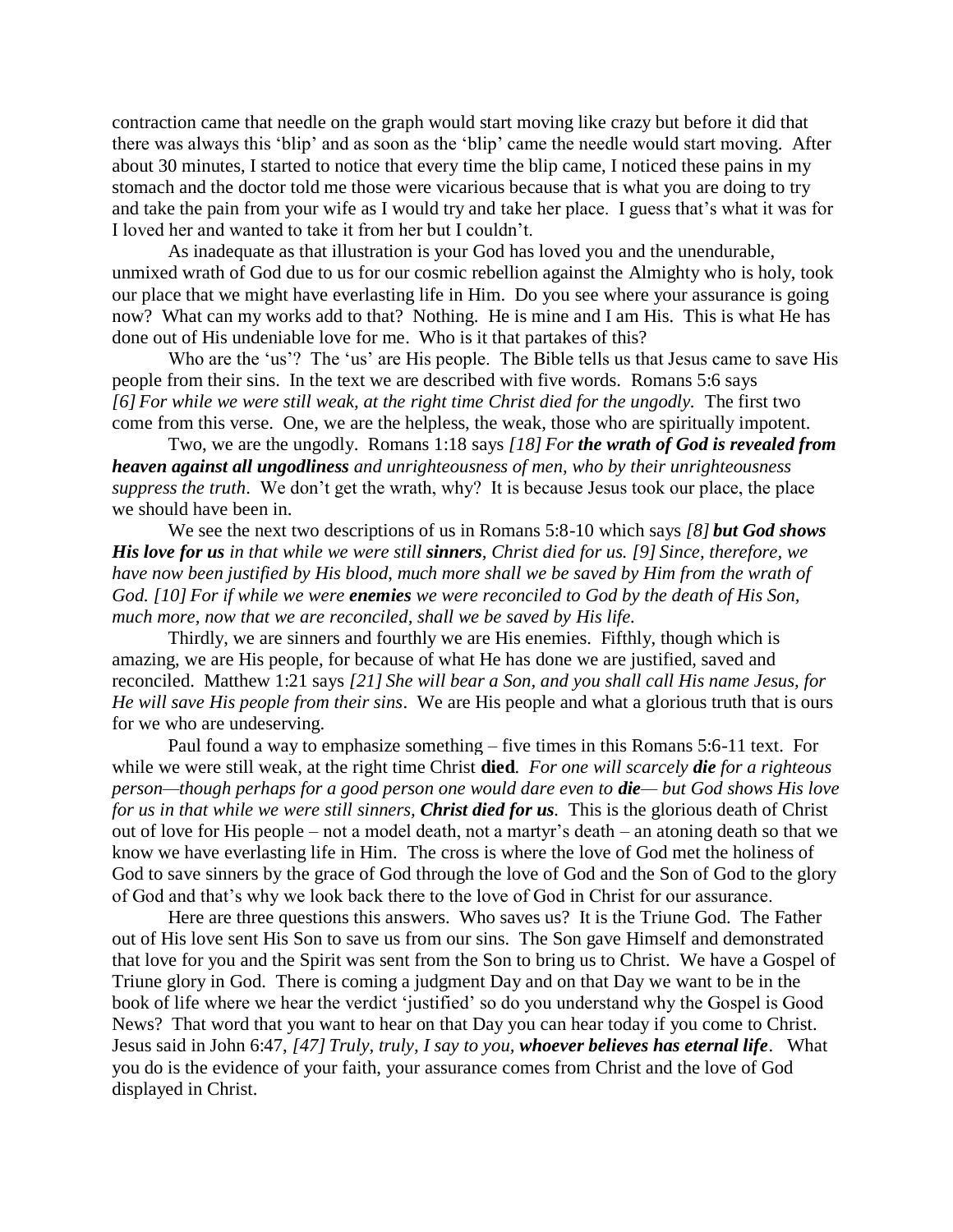What has He saved us from? He saved me from hell and my sins, Amen! But the Bible brings us to one focus. Romans 5:8 says *[8] but God shows His love for us in that while we were still sinners, Christ died for us.* He has justified us by His blood, much more, we are saved from the wrath of God.

This is probably the biggest burden of my heart because I know that Day is coming and it is a terrifying thing to fall into the hands of a living God (Hebrews 10:31) and you're only hope in that Day is the love of God that was displayed in Christ – on redeeming day at the cross. This day have you come to Him, have you placed your hope in Him?

My objective is not to get through life unscathed, but my desire in life other than giving glory to God is that you will be saved from the wrath to come for it is inevitable and God will not be mocked. He is holy but He has also loved you. He loved you before you ever existed to give you the glorious blessing of eternal life in Christ. Please don't leave reading this with a resolution that you're going to get better, but leave here with Christ who came here for you because God's love has been demonstrated for you.

For those who know Him and things in life aren't going well, do not measure God's love by reading the tea leaves of life – measure the height, the depth, the length, and the width of God's love when you look to the cross for there is the love of God demonstrated for you.

Romans 8:31-39 says *[31] What then shall we say to these things? If God is for us, who can be against us? [32] He who did not spare his own Son but gave Him up for us all, how will He not also with Him graciously give us all things? [33] Who shall bring any charge against God's elect? It is God who justifies. [34] Who is to condemn? Christ Jesus is the one who died more than that, who was raised—who is at the right hand of God, who indeed is interceding for us. [35] Who shall separate us from the love of Christ? Shall tribulation, or distress, or persecution, or famine, or nakedness, or danger, or sword? [36] As it is written, "For your sake we are being killed all the day long;*

 *we are regarded as sheep to be slaughtered."* 

*[37] No, in all these things we are more than conquerors through Him who loved us. [38] For I am sure that neither death nor life, nor angels nor rulers, nor things present nor things to come, nor powers, [39] nor height nor depth, nor anything else in all creation, will be able to separate us from the love of God in Christ Jesus our Lord*.

God will not and cannot cease loving you because He never started loving you. The eternal God has eternally loved you. He started a work in you but before you ever existed, He loved you. This is why I love the benediction in Revelation 1:5b which says *[5b] To Him who loves us and has freed us from our sins by His blood*. The cross does not initiate the eternal love of God, it demonstrates the love of God and there is your assurance.

The song *In Christ Alone* by the Gettys has two lines that say this; *'Til on that [cross](https://www.definitions.net/definition/cross) as [Jesus](https://www.definitions.net/definition/Jesus) died,*

*The [wrath](https://www.definitions.net/definition/wrath) of God was satisfied*…

They were offered a great sum of money to change those line to read; *'Til on that [cross](https://www.definitions.net/definition/cross) as [Jesus](https://www.definitions.net/definition/Jesus) died,*

*The love of God was magnified*…

Even though it is still true, it is true because the wrath of God was satisfied for you by God Himself because He has loved you and praise the Lord they didn't change the line. God looses you from eternity for He doesn't cease His love because we don't do good enough for what we do evidences His love, not causes it. I know that because He loved you through His